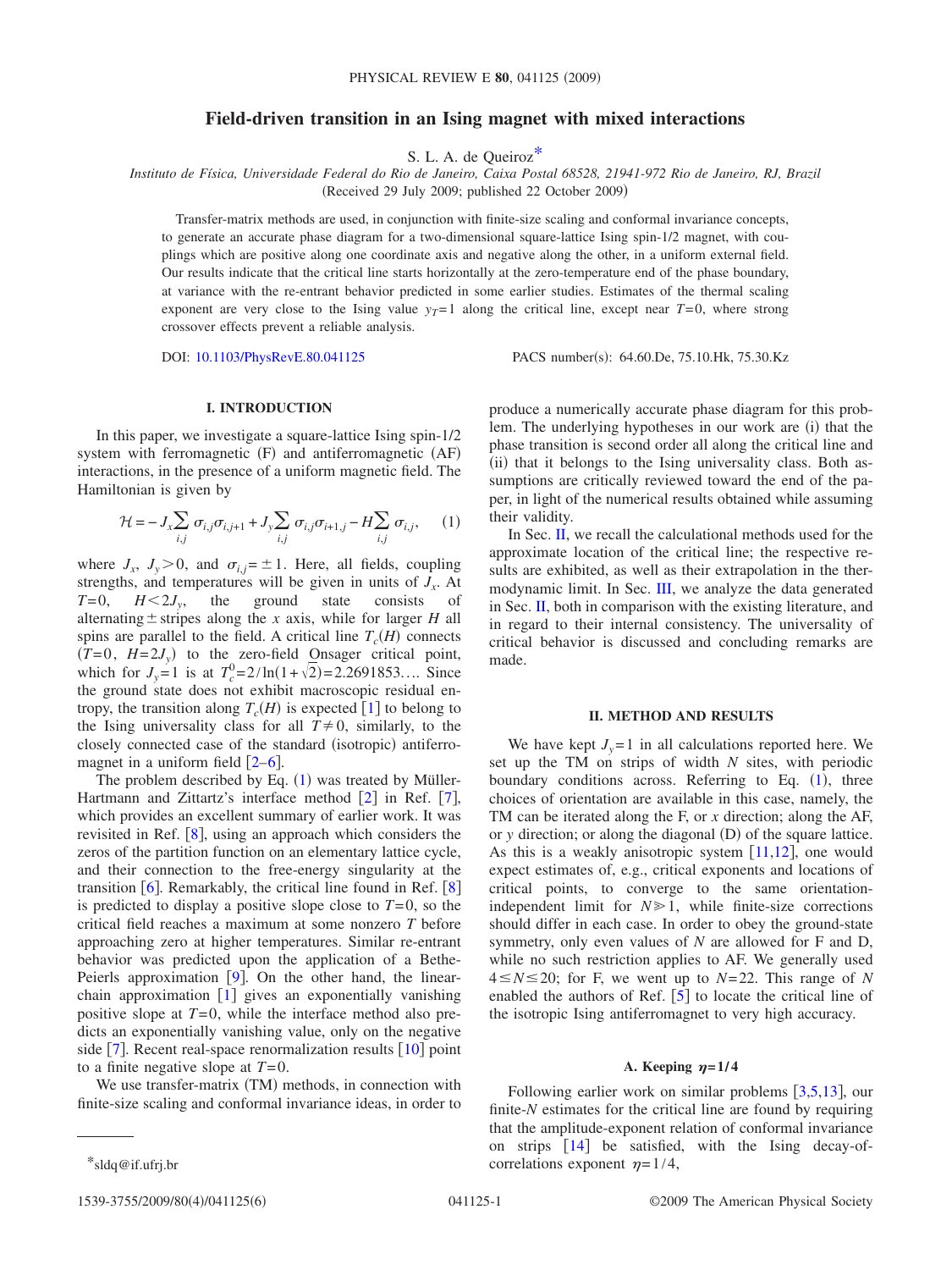<span id="page-1-1"></span>

FIG. 1. (Color online) Low-temperature approximate critical boundaries given by solutions of Eq. ([2](#page-1-0)). Triangles, squares, and hexagons denote, respectively, TM along F, AF, and D directions. Empty symbols:  $N=4$ ; full symbols:  $N=22$  (F), 20 (D and AF).

$$
4N\kappa_N(T,H) = \pi,\tag{2}
$$

<span id="page-1-0"></span>where  $\kappa_N(T,H) = \ln|\lambda_1/\lambda_2|$  is the inverse correlation length on a strip of width *N* sites, with  $\lambda_1$ ,  $\lambda_2$  being the two largest eigenvalues (in absolute value) of the TM.

For  $H \le 1$ , the solutions to Eq. ([2](#page-1-0)) leave the *T* axis vertically and are very close to each other for all three orientations of the TM. We shall briefly return to this, toward the end of the paper. For low temperatures  $T \lesssim 1$ , the main region of interest here, substantial differences arise. These are illustrated in Fig. [1.](#page-1-1) One sees that with increasing *N*, all three families of curves get closer together, though AF does so at a slower rate. Also, in all cases their limiting shape for *T*  $\leq 0.4$  is, with very good accuracy, a straight line going through the exact zero-temperature fixed point at  $H=2$ . Reentrant behavior is clearly visible for the F curves and, to a lesser extent, for the D ones, though in both cases the peaks turn flatter as *N* increases. In order to check whether the re-entrances vanish in the  $N \rightarrow \infty$  limit, we plotted the sequences of slopes  $S_N$  of the  $T\rightarrow 0$  straight-line sections referred to above, against *N*−1.

Results are shown in Fig. [2.](#page-1-2) For both F and D, the trend is, to an excellent approximation,  $S_N \rightarrow 0$  linearly with *N*−1. Indeed, the respective extrapolated values are  $(4 \pm 3) \times 10^{-7}$  (F) and  $(-15 \pm 4) \times 10^{-5}$  (D), which in practice equate to zero within the present context. For AF, a large amount of curvature is present; from a parabolic fit  $(S_N = S_{\infty} + aN^{-1} + bN^{-2})$ of  $N \ge 10$  data, one gets  $S_{\infty} = -0.029 \pm 0.004$ . This would correspond to  $1 - H_c(T) / H_c(0) \approx 0.01$  at  $T = 0.5$  which, though small, is significant.

In summary, the analysis of limiting slopes at low *T*,  $N \rightarrow \infty$ , indicates that the re-entrant behavior observed for F and D data is a finite-size effect, which tends to vanish in the thermodynamic limit. A small discrepancy still remains between F and D data, which are consistent with a horizontal critical line at  $T \rightarrow 0$ , and AF results, which point to a slightly negative slope in that limit.

#### **B. Phenomenological renormalization**

Further insight can be gained by relaxing the assumption made in Eq.  $(2)$  $(2)$  $(2)$  that the phase transition belongs to the Ising

<span id="page-1-2"></span>

FIG. 2. (Color online) Slopes  $S_N$  of the low-temperature straight-line sections of approximate critical boundaries given by solutions of Eq. ([2](#page-1-0)), against  $1/N$ . Triangles, squares, and hexagons denote, respectively, TM along F, AF, and D directions. For AF, data are scaled by a factor of 5. Lines are fits to data: linear for F and D (all *N*) and parabolic (linear plus quadratic) for AF  $(N \ge 10$  only).

universality class and demanding only that it remain of second order. From finite-size scaling, one gets the basic equation of the phenomenological renormalization group (PRG)  $\lceil 15 \rceil$  $\lceil 15 \rceil$  $\lceil 15 \rceil$  for the critical line,

$$
N\kappa_N(T,H) = N'\kappa_{N'}(T,H),\tag{3}
$$

<span id="page-1-3"></span>where the strip widths  $N$  and  $N'$  are to be taken as close as possible for improved convergence of results against increasing *N*. This means  $N' = N - 2$  for F, D, and  $N - 1$  for AF.

We found that PRG results converge very rapidly for both F and D orientations of the TM, without any sign of the re-entrances shown by the solutions of Eq.  $(2)$  $(2)$  $(2)$ . For the F case, the largest discrepancies between *N*= 6 and 8 amount to 0.8% close to  $H=0$  and are slowly reduced upon increasing *H*; around  $T \approx 0.7$ ,  $H \approx 1.97$ , the two curves differ by 0.04%. At  $T=0.4$ , both coincide to within two parts in  $10^5$ , at less than 0.1% of  $H=2$ , and then home in toward  $(T,H)=(0,2)$ on a straight line. The discrepancy between *N*= 12 and 14 is never more than one part in  $10^4$  for  $T \le 1$ . The picture is quantitatively similar for the D orientation.

On the other hand, for PRG with the TM along the AF direction, one gets relatively large negative slopes (but approaching zero with increasing *N*) as  $T \rightarrow 0$ . Furthermore, at intermediate temperatures  $0.4 \le T \le 0.8$  the curves show inflection points, which make extrapolation of such sections to  $N \rightarrow \infty$  prone to instabilities.

The above-mentioned features are illustrated in Fig. [3.](#page-2-0) We investigated the behavior of the limiting slopes for the AF family against 1/*N*, with results displayed in Fig. [4.](#page-2-1) The line shown in the figure is a parabolic fit to data  $(S_N = S_\infty + aN^{-1} + bN^{-2})$ , from which one gets  $|S_\infty| < 10^{-3}$ , i.e., essentially zero.

### **C. Extrapolations**

<span id="page-1-4"></span>In this section, we deal directly with extrapolations of finite-size data for all  $(T, H)$ . This is in contrast to the analysis of slopes, which applies only at low *T*, where the finite-*N* data actually fall on straight lines.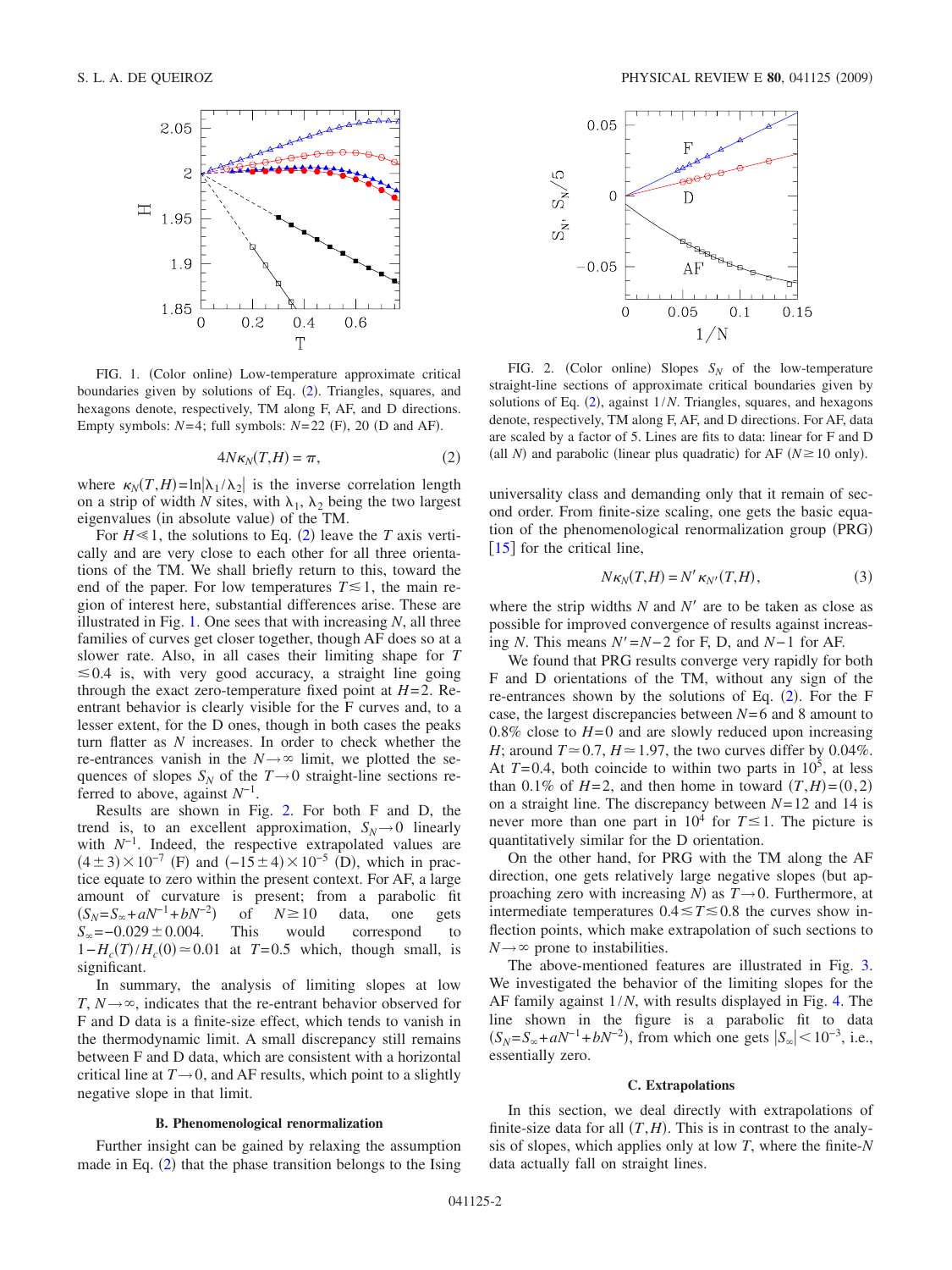<span id="page-2-0"></span>

FIG. 3. (Color online) Low-temperature approximate critical boundaries given by solutions of Eq. ([3](#page-1-3)). Triangles: TM along F direction, *N*= 14; hexagons: D, *N*= 14; empty squares, crosses, and full squares all for AF, respectively, *N*= 10, 12, and 14.

Extensive investigation of the related problem of isotropic Ising antiferromagnets in a field  $\lceil 3 \rceil$  $\lceil 3 \rceil$  $\lceil 3 \rceil$  shows that, in that case, the main irrelevant exponent is  $y_{ir}=-2$ , i.e., the leading corrections to scaling are expected to depend on *N*−2. Thus, it is plausible to assume that such corrections also play a dominant role here. However, the analysis of slopes above suggests that corrections in *N*−1 are present as well, at least in the low-temperature region.

In what follows, we examine both scenarios, i.e., *y*ir=−1 and −2. The locations of points on the approximate critical line, for strip width *N*, are denoted by  $(T_N^*, H_N^*)$ . On account of the overall shape of the phase diagram, we extrapolate against negative powers of  $N$  in two different ways: (i) at constant *X*=*H* for high  $T \ge 1.7$  and (ii) at constant *X*=*T* for *T*  $\leq$  1.7. For large *N*, we fit *Y<sub>N</sub>* [=*T<sub>N</sub>*<sup>\*</sup>(*H*) in (i), or *H<sub>N</sub>*<sup>\*</sup>(*T*) in  $(ii)$ ] to a form

$$
Y_N^*(X) = Y_{\text{ext}}(X) + a_{y_{\text{ir}}} (X) N^{y_{\text{ir}}} + b_{y_{\text{ir}}} (X) N^{2y_{\text{ir}}}.
$$
 (4)

<span id="page-2-3"></span><span id="page-2-1"></span>We have chosen to calculate  $Y_{\text{ext}}(X)$ ,  $a_{y_{\text{ir}}}(X)$ , and  $b_{y_{\text{ir}}}(X)$  from the three largest values of *N* available for each strip orienta-



FIG. 4. (Color online) Slopes  $S_N$  of the low-temperature straight-line sections of approximate critical boundaries given by the solution of Eq.  $(3)$  $(3)$  $(3)$ , for TM in the AF direction, against  $1/N$ . Data points are for  $N=5-14$ . The line is a parabolic (linear plus quadratic) fit to data.

<span id="page-2-2"></span>

FIG. 5. (Color online) Low-temperature extrapolated critical boundaries obtained via Eq. ([4](#page-2-3)), with  $y_{ir} = -2$  (empty symbols), and  $y_{ir} = -1$  (full symbols). TM is in the F direction in (a) and along the diagonal (D) in (b).

tion; thus, error bars [other than those associated to the positions  $Y_N^*(X)$  themselves] are not available from this procedure.

We managed to produce well-behaved extrapolated critical lines from the solutions to Eq.  $(2)$  $(2)$  $(2)$ , only for F and D orientations of the TM. For AF, though extrapolations are generally smooth for  $T \ge 0.6$ , they display instabilities for lower *T*, i.e., the section of the phase diagram which is most relevant in the search for re-entrant behavior. With regard to PRG curves, due to the fast convergence of F and D data, we found that *N*= 14 data can already be taken as very close to the  $N \rightarrow \infty$  limit, to within an estimated one part in  $10^4$ . As mentioned above, the extrapolated PRG curves for AF display instabilities, except for very low  $T$  (for which the relevant information is summarized in the slope analysis illustrated in Fig.  $4$ ).

Figure [5](#page-2-2) shows the low-temperature regions of extrapolated critical boundaries, for F and D, assuming *y*<sub>ir</sub>=−1 or −2 in Eq. ([4](#page-2-3)). For both curves corresponding to  $y_{ir} = -1$ , there is a rather flat section: for F, points with  $T \le 0.36$  remain within one part in 10<sup>5</sup> from  $H=2$ , while for D the  $T \le 0.35$  region is within one part in  $10<sup>4</sup>$  from that limit. On the other hand, the *y*<sub>ir</sub>=−2 extrapolations exhibit tiny re-entrances, with maxima, respectively, at  $H = 2.0024$  (F) and  $H = 2.0012$  (D).

In order to get further insight into the competing scenarios under investigation, we examine the behavior of the coefficients  $a_{-1}$  and  $b_{-1}$  of Eq. ([4](#page-2-3)) along the critical line. Indeed, this amounts to an unbiased test of whether the dominant *N* dependence of finite-size data is on  $N^{-1}$  (via  $a_{-1}$ ) or  $N^{-2}$  (via  $b_{-1}$ ). In Fig. [6,](#page-3-1) one sees that, at low *T*, the  $N^{-2}$  terms tend to vanish for both F and D cases. Furthermore, the inset of the figure shows that in the low-field limit, it is the  $N^{-2}$  corrections that become dominant, and those in *N*−1 become negligible as  $H\rightarrow 0$ , as is well known for the zero-field Ising model  $\left[3,16\right]$  $\left[3,16\right]$  $\left[3,16\right]$  $\left[3,16\right]$ . The latter result gives further credence to the procedure just described and thus to the conclusions reached regarding the low-*T* regime.

Finally, we found no clear evidence that an exponent *y*<sub>vac</sub>=−4/3, associated to vacancy excitations, might be present  $\left[3\right]$  $\left[3\right]$  $\left[3\right]$ . This is because (i) the F and D data clearly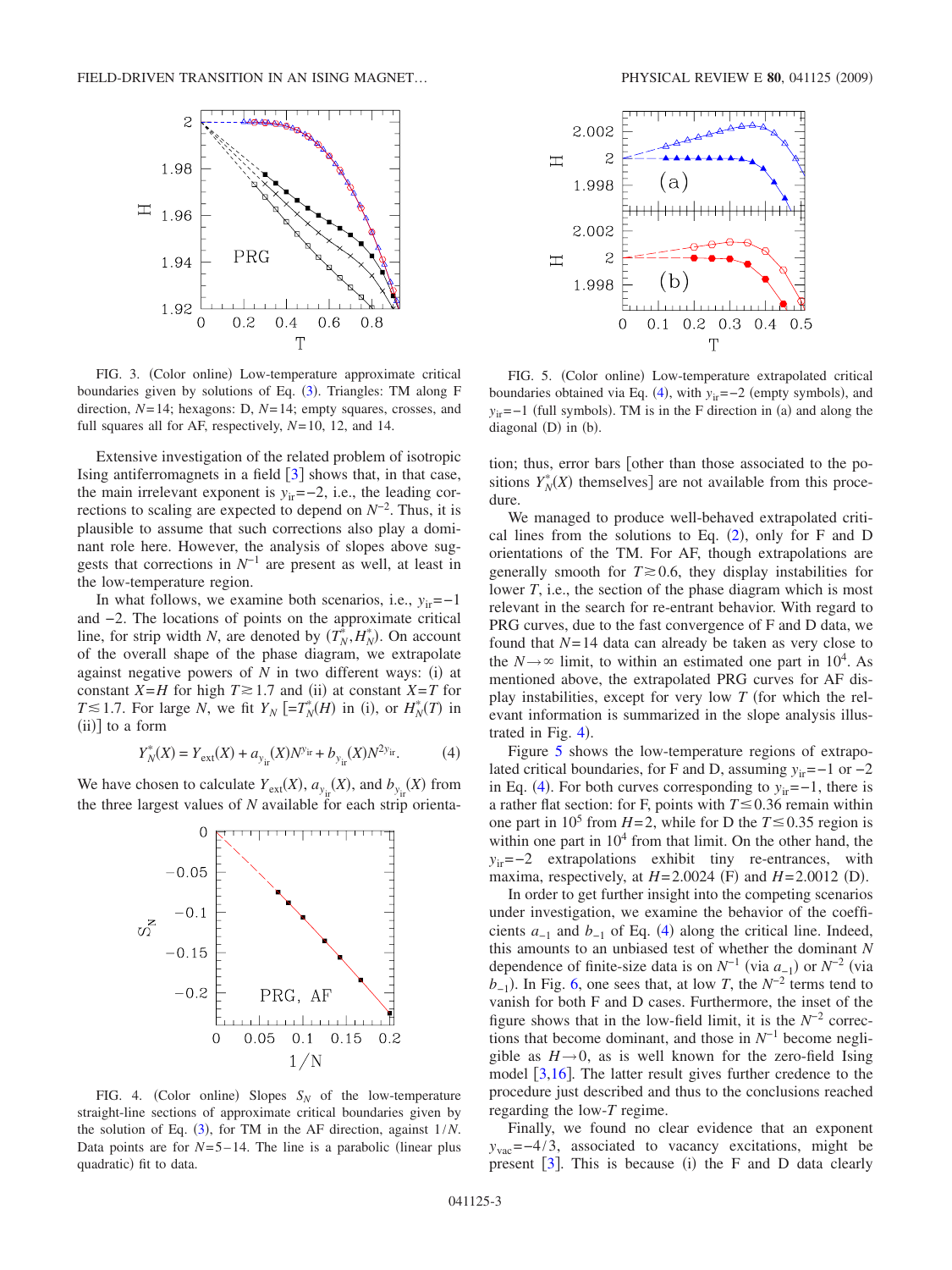<span id="page-3-1"></span>

FIG. 6. (Color online) Low-temperature behavior of fitting coefficients  $a_{-1}$  (empty symbols) and  $b_{-1}$  (full symbols) of Eq. ([4](#page-2-3)). Triangles: TM along F direction. Hexagons: TM along diagonal (d). Inset: high-temperature behavior. Same axis labels and symbol captions as in main figure (see text).

depend predominantly on *N*−1 at low *T*, as already shown in the slope analysis, and (ii) the slope data for AF do not exhibit any significant improvement in quality of fit when plotted against  $N^{-4/3}$  (compared to the parabolic fits in  $N^{-1}$  of Figs.  $2$  and  $4$ ).

## **III. DISCUSSION AND CONCLUSIONS**

<span id="page-3-0"></span>We begin by recalling that Eq.  $(3)$  $(3)$  $(3)$  depends on the existence of an underlying diverging correlation length; thus, its nontrivial fixed points correspond to a second-order transition. We only failed to find such points for low temperatures, generally,  $T \leq 0.2$ . This is due to the extremely slow convergence of numerical results connected to the very large ratio between positive and negative exponentials, which are the TM states' Boltzmann weights in that region. If a tricritical point were present, separating first- and second-order sections of the critical curve, one would expect spurious effects, such as the "hooking," found for the three-dimensional version of the current problem  $[17]$  $[17]$  $[17]$ . On the contrary, as long as we can find low- $T$  solutions to Eq.  $(3)$  $(3)$  $(3)$ , they behave in the expected manner, i.e., homing in toward the exact  $T=0$  fixed point at  $H=2$ . Furthermore, the extrapolated  $\eta = 1/4$  curves agree very well with the solutions of Eq. ([3](#page-1-3)) down to  $T=0.2$  and still extend somewhat further down to  $T \approx 0.1$ . Since, by conformal invariance,  $\eta = 1/4$  corresponds to an Ising transition, our results indicate that this is the character of the critical line, at least down to  $T=0.1$ . Therefore, if a tricritical point is present, it must be located at  $T < 0.1$ ,  $H \approx 2$ . We thus conclude that the transition is indeed of second order and in the Ising universality class along the whole of the critical curve (except for the latter possibility, which we are not able to probe directly).

We now recall that the re-entrant behavior predicted in Ref.  $\lceil 8 \rceil$  $\lceil 8 \rceil$  $\lceil 8 \rceil$  is sizable: in the units used in the present work, it translates into the critical line leaving  $(T, H) = (0, 2)$  with a

slope  $S = (1/2) \ln 2 = 0.3466...$  [see their Eq. (31)]. This is in contrast with the results of Sec. [II C,](#page-1-4) where we find at most  $S = 7 \times 10^{-3}$  (with the TM in the F direction, using *y*<sub>ir</sub>=−2).

In the comparable problem of isotropic antiferromagnets, though the critical line  $H_c(T)$  given in Ref. [[6](#page-5-2)] does not exhibit re-entrances, it is always above that found in Refs.  $[4,5]$  $[4,5]$  $[4,5]$  $[4,5]$ (except at the  $T=0$  and  $H=0$  ends, where both lines coincide). The maximum discrepancy, of order 4%, is in the central region  $0.7 \le T \le 1.5$ , tailing off toward both ends. It thus appears that the methods employed in Refs.  $[6,8]$  $[6,8]$  $[6,8]$  $[6,8]$  generally tend to overestimate the extent of the ordered region in parameter space.

Though the present problem is weakly anisotropic in a broad sense, the distinct nature of spin couplings along each coordinate axis is responsible for the introduction of subtle biases, when one iterates the TM along either of those very same axes. Indeed, the size of the ordered region predicted by low-*T* TM results systematically decreases as one changes orientation from F to D and finally to AF. The explanation is that for the high fields near the critical curve, the ferromagnetic correlations picked out when the TM goes along F tend to be emphasized; when the TM goes along AF, the corresponding antiferromagnetic correlations are inhibited by the field. The small negative extrapolated slope of the AF curves shown in Fig. [2](#page-1-2) most likely reflects the latter effect. For the TM going along D, an evenly balanced mixture of both kinds of correlations is collected upon its iteration. Therefore, we believe that of the three setups implemented here, the latter is the one likely to produce the most reliable results.

Note also that for PRG, one is always comparing correlation lengths evaluated along the same lattice direction in Eq.  $(3)$  $(3)$  $(3)$ , so the aforementioned biases tend to cancel out, if present. Thus, (i) the PRG curves for F and D do not show re-entrances, even for finite N, and (ii) the slope of PRG curves for AF approaches zero as  $N^{-1} \rightarrow 0$  (see Fig. [4](#page-2-1)), as opposed to the small negative value found for the corresponding solutions of Eq.  $(2)$  $(2)$  $(2)$ .

In principle, the results for F, D, and AF orientations must eventually extrapolate to the same location of the critical boundary as  $N \rightarrow \infty$ . The way finite-*N* data vary as *N* in-creases is consistent with this (see Figs. [1](#page-1-1) and [3](#page-2-0)). However, it is apparent that subdominant corrections to scaling have much larger amplitude for AF than for F or D. Attempting a theoretical understanding of why this is so usually becomes a highly nontrivial task, as it involves (i) unequivocally identifying the associated irrelevant exponents, and (ii) once this is done, analyzing the (nonuniversal) amplitudes of the corresponding terms. Examples of this can be seen in Refs.  $[3,16]$  $[3,16]$  $[3,16]$  $[3,16]$ . Here, for practical reasons we chose to extrapolate only the sets of  $(T, H)$  data for which the small subdominant corrections could be satisfactorily dealt with via Eq. ([4](#page-2-3)) and its underlying assumptions.

We have found that the minimum amount of discrepancy among all our results corresponds to the set of (i) extrapolated data from the solutions of Eq.  $(2)$  $(2)$  $(2)$ , with the TM along D, using  $y_{ir} = -1$ ; (ii) PRG with the TM along D; and (iii) PRG with the TM along  $F$  (see Fig. [7](#page-4-0)). The extrapolations from the solutions of Eq.  $(2)$  $(2)$  $(2)$ , with the TM along F, and using *y*<sub>ir</sub>=−1, also agree very well with these, except for the lowtemperature "shoulder," where curves begin to depart more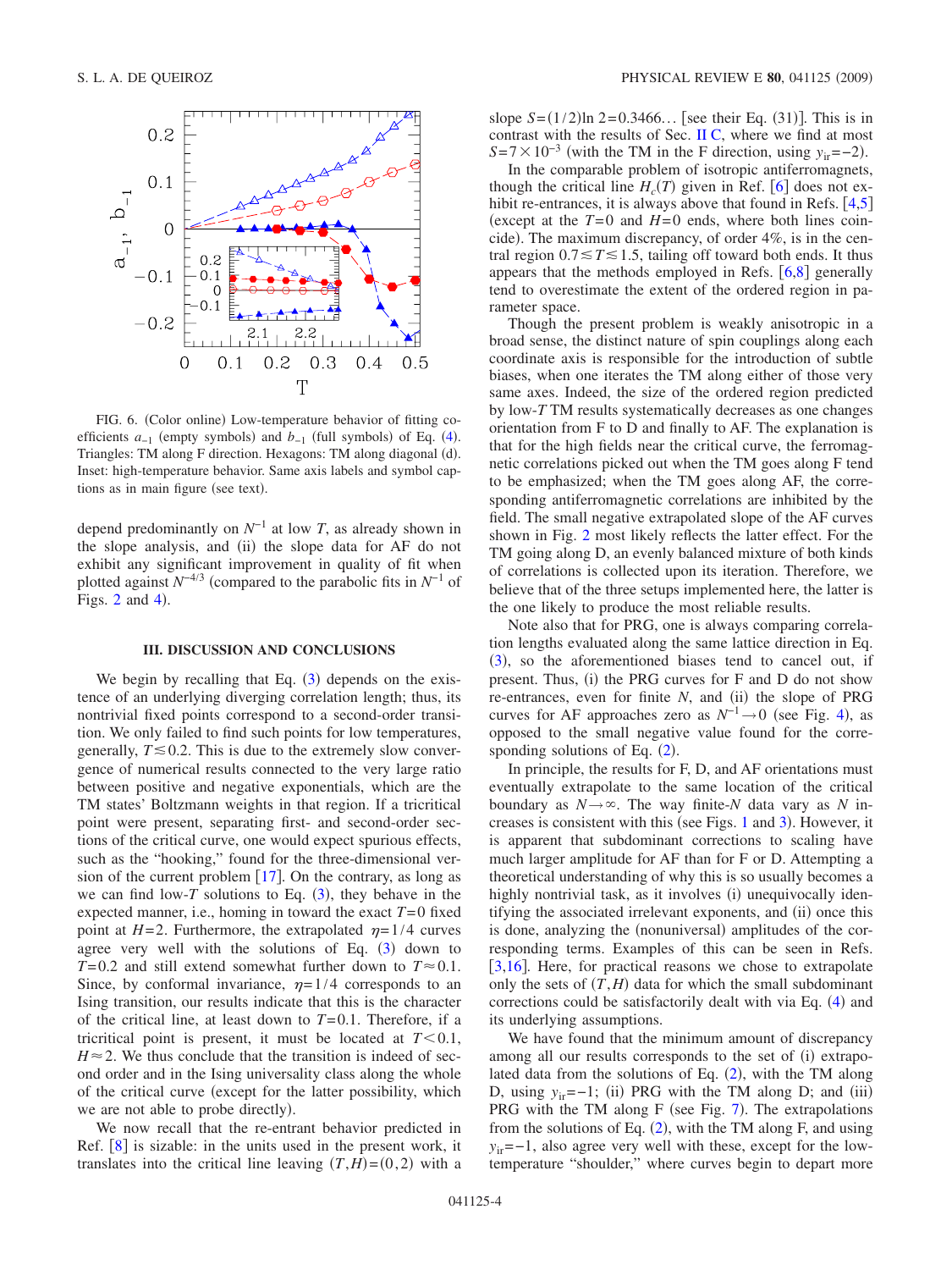<span id="page-4-0"></span>

FIG. 7. (Color online) General view of extrapolated phase dia-gram. Full line is an extrapolation of solutions of Eq. ([2](#page-1-0)), with the TM along D, using *y*<sub>ir</sub>=−1. Points: PRG, *N*=14, with the TM along F (triangles) and D (hexagons). Inset: low-temperature section of same data. Same axis labels and symbol captions as in main figure, except for additional dashed line, which is an extrapolation of so-lutions of Eq. ([2](#page-1-0)), with the TM along F, using  $y_{ir} = -1$ .

significantly from the horizontal line  $H=2$ . This is illustrated in the inset of Fig. [7.](#page-4-0)

In order to check on the universality of critical properties, we examined the thermal exponent  $y_T = 1/v$  along the critical line. Considering two strips of widths *M* and *N*, finite-size scaling  $[15]$  $[15]$  $[15]$  gives

$$
y_T = 1 + \frac{\ln(\kappa_N'/\kappa_M')}{\ln(M/N)},
$$
\n(5)

<span id="page-4-1"></span>where  $\kappa'_{N}$ ,  $\kappa'_{M}$  are derivatives of the inverse correlation lengths, taken with respect to the appropriate temperaturelike scaling field, evaluated on the critical curve. With the TM along D and using  $M = N - 2$ , we swept the extrapolated line shown in Fig. [7.](#page-4-0) For simplicity, the temperaturelike direction was taken as the temperature axis for low and middle fields  $H$ <1.41 (corresponding to 1.74  $\leq$  *T* $\leq$  2.269...) and as the *H* axis for the remainder of the critical line. The resulting solutions to Eq.  $(5)$  $(5)$  $(5)$ , for  $N=10$ , 12, and 14, are shown in Fig. [8.](#page-4-2) Although the abrupt jump at  $T \approx 1.74$  is an artifact, reflecting the above-mentioned (and somewhat arbitrary) change in the assumed scaling direction, one sees that on both sides of the discontinuity the estimates are rather close to the Ising value  $y_T = 1$  and systematically approach it with increasing *N*. On the other hand, for  $T \le 0.5$  where *H* already differs by less than 0.5% from the zero-temperature  $H_c(0)=2$ , crossover effects related to the energy-level crossings at  $T=0$  cause an extreme deterioration in our estimates.

Near the  $H=0$  extreme of the critical curve, we have fitted our extrapolated curves to a parabolic shape,

<span id="page-4-2"></span>

FIG. 8. (Color online) Thermal scaling exponent  $y_T = 1/\nu$  along extrapolated critical line shown in Fig.  $7$  calculated via Eq.  $(5)$  $(5)$  $(5)$ , with *M* = *N* − 2. TM along D. The discontinuity at  $T \approx 1.74$  marks the change in assumed scaling direction (see text).

$$
T_c(H) = T_c(0) - aH^2,
$$
\n(6)

<span id="page-4-3"></span>from which we get  $a = 0.217 \pm 0.001$ , to be compared with  $a = 0.1767...$  and  $a = 0.3018...$ , each coming from a slightly different implementation of the interface method  $[7]$  $[7]$  $[7]$ . Note that the coefficient of a hypothetical linear term in Eq.  $(6)$  $(6)$  $(6)$ vanishes identically because the phase diagram is symmetric under field inversion, thus, the scaling variable must depend on  $H^2$ . For  $H \rightarrow 0$ , this means that  $T_c(H) = T_c(0) - aH^2$  plus higher-order terms  $[18]$  $[18]$  $[18]$ .

Finally, we return to the exponentially vanishing deviations from a horizontal line near *T*= 0 predicted in earlier work and mentioned in the introduction. These are of the general form  $[7]$  $[7]$  $[7]$ 

$$
H = 2 + cT^x \exp(-d/T), \tag{7}
$$

where  $c < 0$  for both implementations of the interface method  $[7]$  $[7]$  $[7]$ , as well as for a free-fermion approximation  $[7]$ , whereas  $c > 0$  for the linear-chain approximation [[1](#page-5-0)[,7](#page-5-3)]  $(|c|, d,$ and  $x$  turn out to be on the order of unity in all cases). While we do not have enough accuracy at low temperatures to probe for this sort of effect, it seems safe to state that any stronger deviations from the horizontal, be they in the shape of a re-entrance or the opposite, are ruled out by our results.

Our extrapolated data for the location of the critical line, for both F and D, with *y*ir=−1 and −2, are available as ASCII files  $[19]$  $[19]$  $[19]$ .

### **ACKNOWLEDGMENTS**

This research was partially supported by the Brazilian agencies CNPq under Grant No. 30.6302/2006-3, FAPERJ under Grants No. E26–100.604/2007 and No. E26–110.300/ 2007, and CAPES.